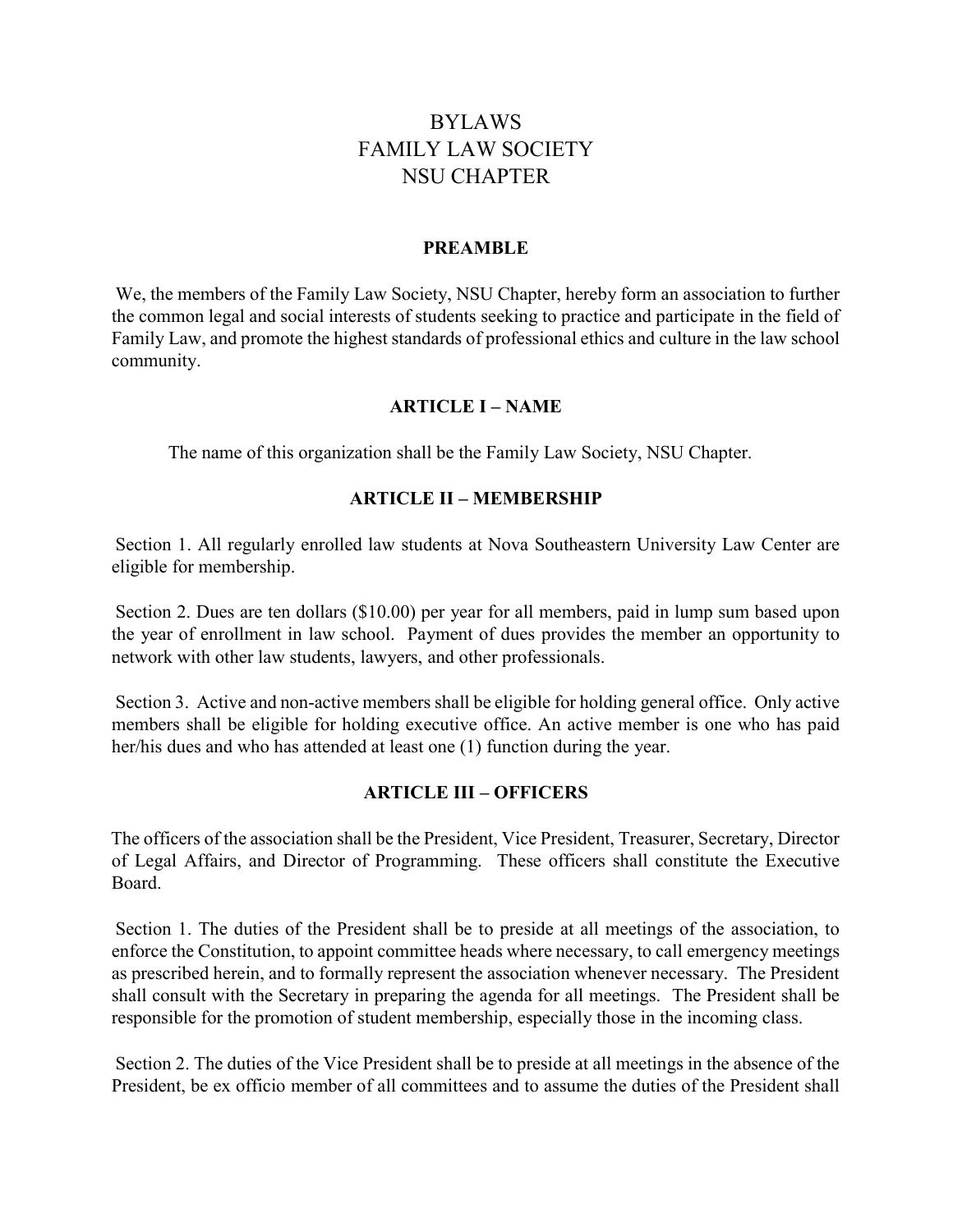the President be unable to continue in office. The Vice President shall also be responsible for the promotion of alumni membership.

 Section 3. The duties of the Treasurer shall be to collect dues, make expenditures and to render regular financial reports on request. The Treasurer shall provide a copy of the monthly bank generated statement to the association President. The Treasurer shall maintain ledgers of accounts receivable and accounts payable and shall provide a monthly report to the president.

 Section 4. The duties of the Secretary shall be to keep records of the meetings, to maintain a membership roster, and to handle all incoming and outgoing correspondence. They shall also be to keep record of all meetings, functions, and fundraisers, etc. participated in or held by the Family Law Society. The Secretary may keep records by taking photographs, keeping articles, or anything else that may be of interest to the organization in keeping for future record.

Section 5. The duties of the Director of Legal Affairs shall be to provide day to day support and advice to members and to act as a barrier to assess risks by remaining current on procedures, policies, and the development of activities. The Director of Legal Affairs advises internal functions and members.

Section 6. The duties of the Director of Programing shall be primarily to research, plan, develop, and implement FLS services and fundraising events. The Director of Programming shall also be responsible for managing/hosting services and events for the benefit of charities and/or Family Law Society, NSU Chapter.

 Section 7. All vacated offices shall be filled as soon as possible by a vote in accordance with the election procedures of Article IV.

# ARTICLE IV – ELECTIONS

Elections shall be held in the spring semester of each year (at the first week of April). The President and Secretary shall coordinate acceptance of candidates. Should there be more than 1 candidate per position, the Executive Board shall nominate the incoming board by a plurality of votes (at least 4-2).

 Section 1. The term of office shall be for the length of one (1) year. A person may not serve in the same office for more than four (4) consecutive semesters.

 Section 2. Nominations and/or letters of intent shall be entertained at the regular or special meeting or by email closest to, but at least ten (10) days before the election. Nominations and/or letters of intent shall be closed at 5 PM exactly ten (10) days after this meeting or email. Only active members may be nominated to an Executive Board Position.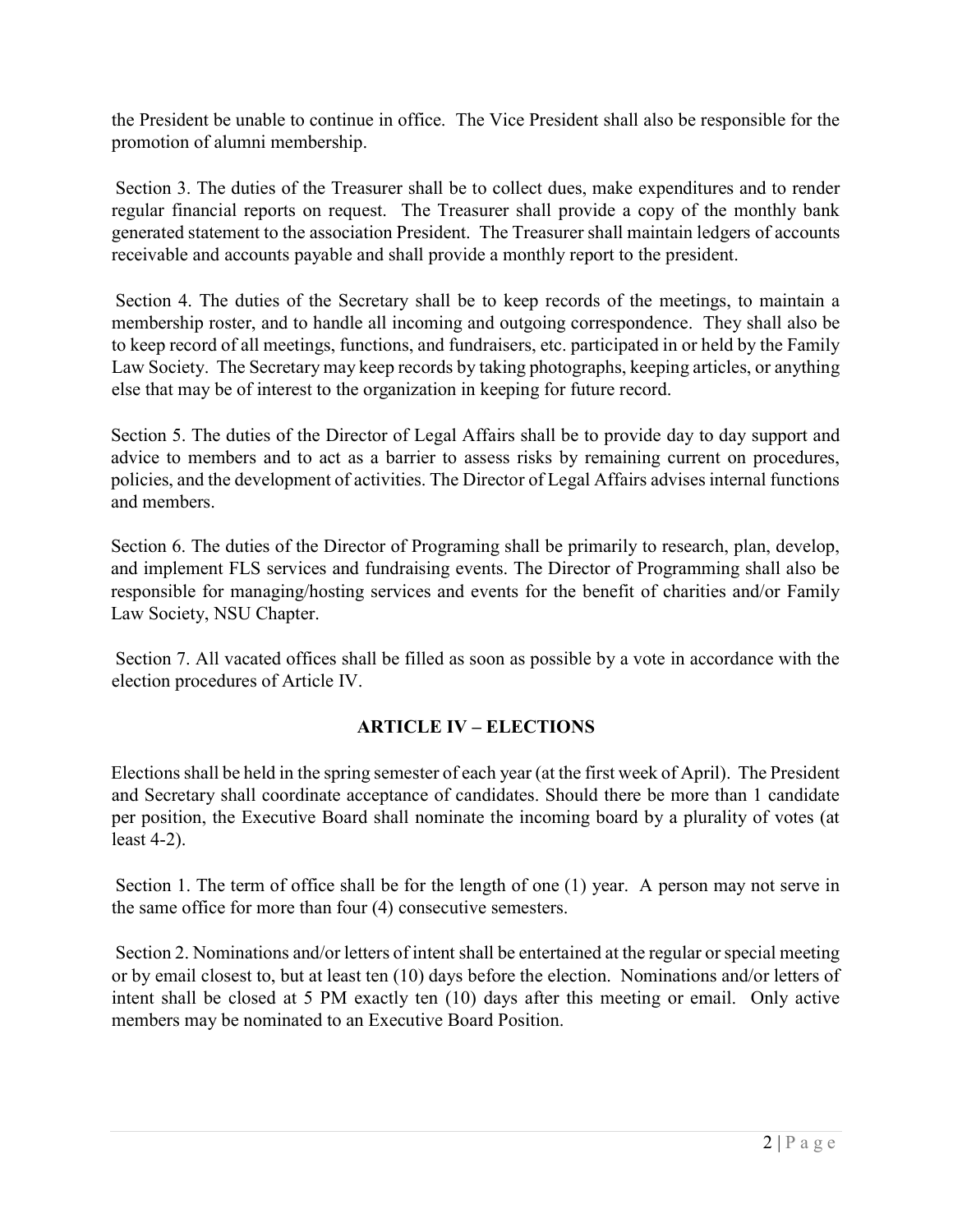Section 3. Elections shall be held no sooner than (1) day after receipt of all interested candidates. The President shall deliver the names of the candidates whom accept their nominations to all active students within three (3) days after the close of nominations.

 Section 4. A quorum shall consist of all 6 Executive Board Members. Except for proxy votes, all voting shall be by secret ballot. A plurality of those voting, in person or by proxy, shall dictate the outcome of the election. The Secretary shall head the Elections meeting (in the event there be more than 1 candidate per position).

 Section 4a. Plurality vote defined: A person wins by plurality vote when she/he receives the most votes. There will be a run-off only in the event of a tie.

 Section 5. Proxy votes must be submitted to the Secretary by 3 PM on the day before the election. Proxy votes must bear the voter's signature in order to be valid. Proxy votes may be delivered to the Secretary or the President by placing a signed ballot in either person's communication folder by 3 PM on the day before the election.

 Section 6. Immediately following the election, or as soon as possible thereafter, a mandatory meeting of the former officers and the newly elected officers shall be held. An induction ceremony shall be held during the last meeting of the year. A summary of the respective officers' duties and all necessary records shall be turned over to the new officers prior to acceptance of a nomination and shall be reiterated and elaborated at the first Board meeting in the year to take effect.

# ARTICLE V – MEETINGS

 Section 1. The first general member meeting of each year shall be held within the first month of the Fall Semester starting and when the majority (2/3) of the board can attend. Regular meetings shall be held monthly during the school year when a majority  $(2/3)$  of the board can attend. There should be a day meeting and an evening meeting when applicable, otherwise only an evening meeting where a majority of members can attend.

 Section 2. A special meeting shall be any meeting outside the regularly scheduled meetings called by the President with one (1) week prior notification to all active members for the election of officers, for a final vote, or a by-law amendment.

 Section 3. Emergency meetings are any meetings outside the regularly scheduled meeting called by the President with three (3) days prior notification to all active members.

 Section 4. A general statement of the agenda for the meeting shall be distributed via hard copy at the beginning of each meeting. The President, Vice President, and Secretary shall consult before each meeting to develop the agenda.

Section 5. All decisions shall be arrived at by consensus agreement.